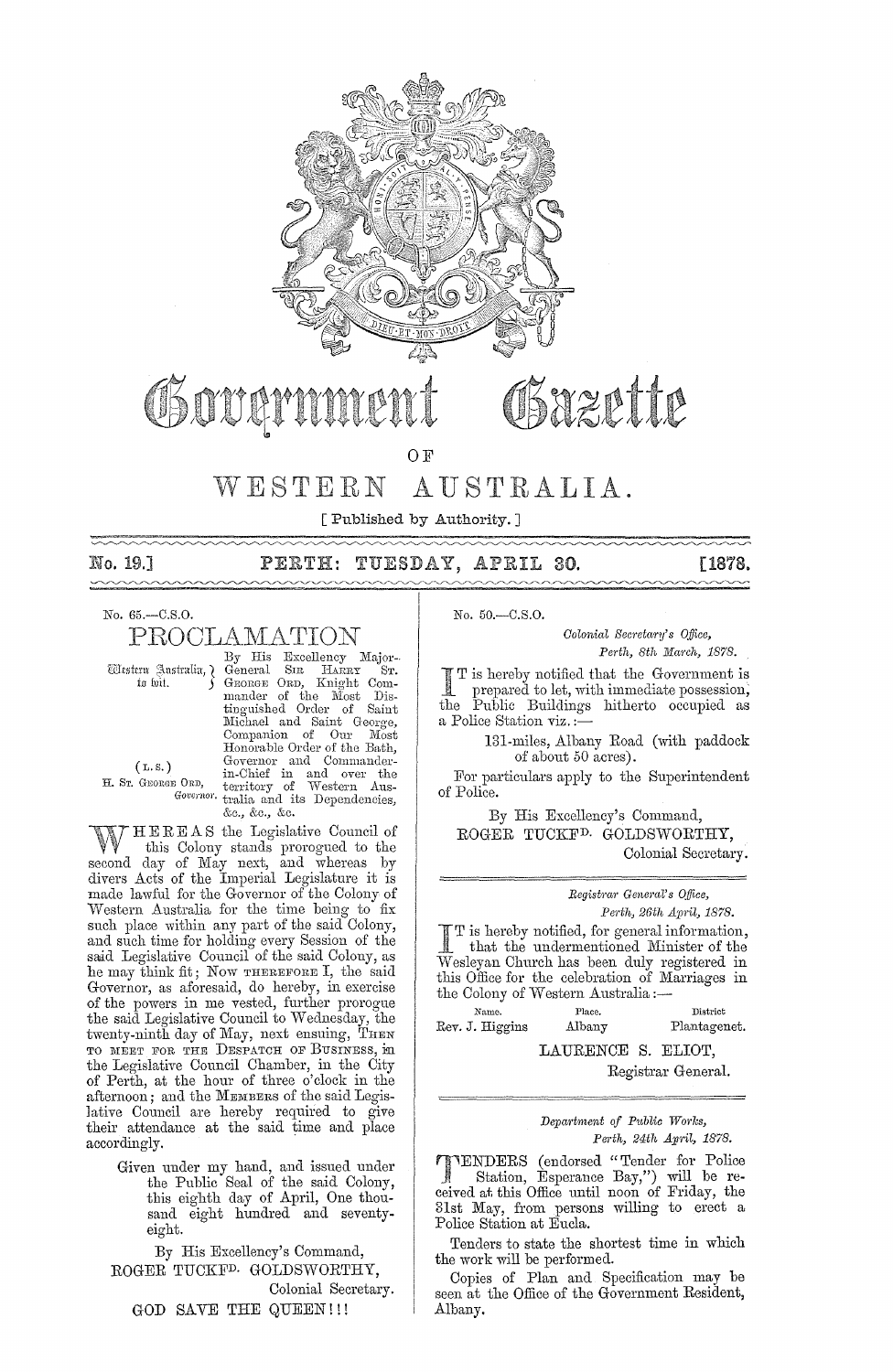The Government do not bind themselves to accept the lowest or any tender, and will require the guarantee of two responsible persons for the due performance of the Oontract.

Forms of Tender may be had on application to the various Resident Magistrates, and at the Public Works' Office, Perth, where Plans, Specifications, Oonditions, and full particulars can be obtained.

No tender will be entertained unless on the prescribed form.

> JAS. H. THOMAS, Director of Public Works.

#### *Depaj·trnent of Public WO?'ks, Pm·th, 16th Apj'il, 1878.*

**TTENDERS** (endorsed "Tender for Fre-<br>mantle Jetty," will be received at this Office until noon of Wednesday, the 15th May, from persons willing to perform certain repairs to the Old South Jetty and roof of Goods' Shed, Fremantle.

Copy of specification may. be seen on application at the Office of the Harbor Master, Fremantle.

Tenders to state the shortest time in which the work will be completed.

The Government do not bind themselves to accept the lowest or any tender, and will require the guamntee of two responsible persons for the due performance of the Oontract.

Forms of Tender may be had on application to the various Resident Magistrates, and at the Public Works' Office, Perth, where Specifications, Oonditions, anel full particulars can be obtained.

No 'tender will be entertained unless on the prescribed form.

> JAS. H. THOMAS, Director of Public Works.

*Department of Public Works,* Perth, 3rd April, 1878.

TTENDERS (endorsed "Tender for Railway Station, Northampton,") will be received at this Office until noon of Wednesday, the 15th May, from persons willing to erect a Railway Station at Northampton.

Tenders to state the shortest time in which the work will be performed.

Copies of Plan and Specification may be seen, and full particulars obtained, on application at the Office of the Resident Engineer, Gera1dton.

The Government do not bind themselves to accept the lowest or any tender, and will require the guarantee of two responsible persons for the due performance of the Contract.

Forms of Tender may be had on application to the various Resident Magistrates, and at the Public Works' Office, Perth; where Plans, Specifications, Oonditions, and full particulars can be obtained.

No tender will be entertained unless on the prescribed form.

> JAS. H. THOMAS, Director of Public Works.

IOENSES to destroy Wild Cattle and A Horses, under the provisions of the 34 Vict., No. 24, have been granted to the undermentioned persons for the remaining portion of the year  $1878$  :-

H. W. Fleay ... C. F. Brown ... W. Bingham ... John Stevens. For Self and Charles Claydon.<br>,, Self and W. J. Brown.<br>,, Self and W. H. Bingham.

JOHN O. ROSSELLOTY, Resident Magistrate. Resident Magistrate's Office,} Williams, April 3, 1878.

### DEPARTMENT OF LAND TITLES.

Transfer of Land Act, 1874. TIMKE NOTICE that Andrew Muir and Sons of Albany Merchants and Farmers as being entitled to an estate in fee simple in possession in the lands hereunder mentioned, have made application to bring<br>same under the operation of the above-named Act.<br>The lands referred to are Albany "Town Lot No. 12<br>B" and "Albany Suburban Lot No. 38" as described<br>in the maps and books record therein,

AND FURTHER TAKE NOTICE that all persons claiming<br>to have any estate or interest in the said lands ARE<br>HEREBY REQUIRED to lodge with the Registrar of Titles<br>on or before the twentieth day of May next a caveaut<br>forbidding t

J. C. H. JAMES, Commissioner of Land Titles.

Perth, April 23, 1878.

*iI?* 

Transfer of Land Act, 1874. **TAKE NOTICE** that Elias Solomon of Fremantle<br> **I** Merchant as being entitled to an estate in fee<br>
simple in possession in all that parelel of land situate in<br>
the town of Fremantle aforesaid being a portion of<br>
Town Lot N Lot 869 and containing thirty-one perches or thereabouts.

AND FURTHER TAKE NOTICE that all persons claiming to have any estate right title or interest in the aforesaid parcel of land are menteur recounted bodge with the Registrar of Titles on or before the twentieth day of May n above-named Act.

J. C. H. JAMES, Commissioner of Land Titles.

Perth, April 23, 1878.

Transfer of Land Act, 1874.

TIME NOTICE that Edmund Oxon Cockram of<br>
I Gingin Mail Carrier as being entitled to an estate<br>
in free simple in possession in all that and those parcels<br>
of land hereinater mentioned has made application to<br>
bring the sam containing thirty-three perches or thereabouts bounded<br>on the S.W. by sixteen yards of Hay Street. On the<br>N.E. by a line parallel and equal to the S.W. boundary<br>at a distance of 285 links from it. On the N.W. by a<br>285 lin at sixteen yards from it.

Also the North-western portion of said Lot F 14 containing thirty-three perches bounded on the N.E. by 75 links of Murray Street. On the N.W. by 2 chains 75 links of Building Lot F 13 extending from Murray Street towards H parallel and equal.

AND FURTHER TAKE NOTICE that all persons claiming to have any estate right title or interest in the said<br>parcels of land ARE HEREER REQUIRED to lodge with the<br>Registrar of Titles on or before the twenty-seventh day<br>of May next a *caveat* forbidding the same from being brought mlder the operation of the said Act.

> J. C. H. JAMES Commissioner of Land Titles.

Perth, 25th April, 1878.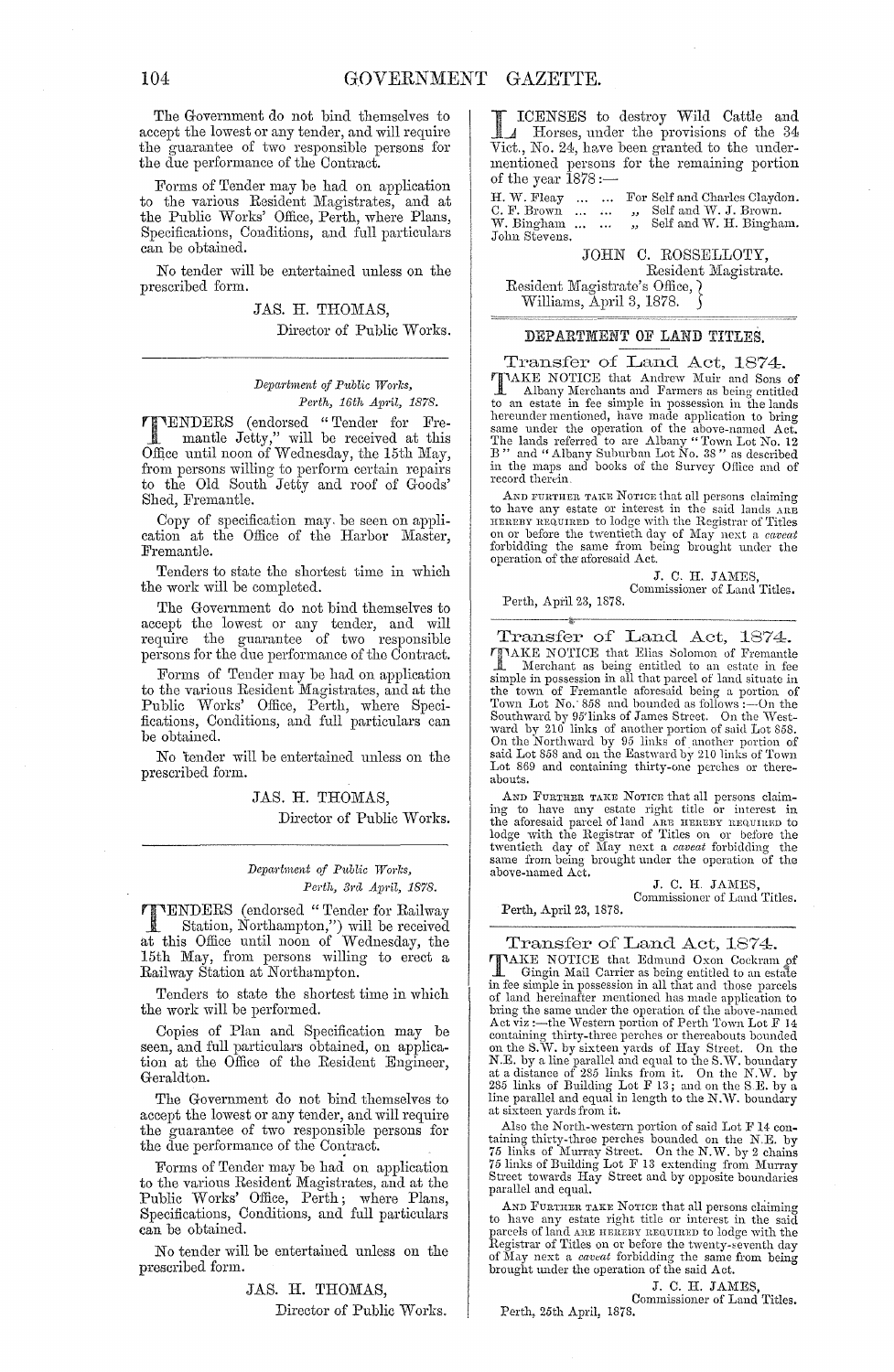Transfer of Land Act, 1874.<br>
TAKE NOTICE that Catherine Smith of Perth<br>
Spinster of bina Catherine Smith of Perth TAKE NOTICE that Catherine Smith of Perth Spinster as being entitled to an estate in fee simple in possession in all that piece or parcel of land known and described in the maps and books of the Survey Office and of record therein as Perth Town Lot Q 7 has made application to bring the same under the operation of the above-named Act.

AND FURTHER TAKE NOTICE that all persons claim-<br>ing to have any estate right title or interest in the<br>aforesaid land ARE HERERY REQUIRED to lodge with the<br>Registrar of Titles on or before the twenty-seventh day of May next a *careat* forbidding the same from being brought under the operation of the said Act.

J. C. H. JAMES,

Commissioner of Land Titles. Perth, 25th April, 1878.

Transfer of Land Act, 1874.

TIAKE NOTICE that Thomas Edwin Spencer of I Bunbury Innkeeper as being entitled to an estate<br>in fee simple in possession in all that parcel of land<br>situate in Bunbury known and described in the maps and books of the Survey Office as Bunbury Town Lot<br>No. 256 has made application to bring the same under the operation of the above-muned Act.

AND FURTHER TAKE NOTICE that all persons claiming to have any estate right title or interest in the land aforesaid ARE FIREBY REQUIRED to lodge with the Registrar of Titles on or before the twenty-seventh day of May next a being' brought under the operation of the said Act.

J. C. H. JAMES. Commissioner of Land Titles. Perth, 25th April, 1878.

### NOTIOE.

TTHE Half-Yearly general meeting of Rate-<br>http://www.payers.of. the Bunbury Municipality will:<br>http://www.payers.org/waters.org/waters.org/waters.org/waters.org/waters.org/waters.org/waters.org/waters.org be held in the Bunbury Mechanics Hall, on Monday, the 13th May next, at 3'30 o'clock, p.m.

WM. SPENCER,

Chairman B. M. Council.

Bunbmy, 13th April, 1878.

# *Comptroller's O/fice, F"emantie, 27th April, 1878.*

YERTIFICATES of Freedom have been issued to the undermentioned convicts, whose sentences have expired:-

Reg. No. 9723 William Eaton

9775 Richard Hurrell

HIS Excellency the Governor has been pleased to revoke the Ticket-of-Leave of the undermentioned Convict:-

Reg. No. 9592 John Teale

A CONDITIONAL Release have been issued to the undermentioned Convict:-

Eeg. No. 9404 James Chapman

JOHN F. STONE, Superintendent.

## MAIL NOTIOE.

*General Post Office,*  Perth, 29th Apj'il, 1878.

M AILS for transmission OVERLAND TO<br>ALBANY, for Europe, India, Cape of Good Hope, &c.; the Australian Colonies, New Zealand, Tasmania, and America will close at this Office on

SATURDAY, MAY 11th, at 8 p.m.

Money Orders for transmission by the aboye conveyance will be issued on the Australian Colonies, New Zealand, and Tasmania, up to 11 a.m., on Friday, May 10th.

Letters for Registration must be posted one hour before the closing of the Mails.

Late Letters, on payment of a fee of  $6d$ ., may be posted one hour after the closing of the Mails.

Newspapers must be posted one hour before the closing of the Mails, otherwise they will not be forwarded until the next Mail.

M A I L S for Albany, Bannister, Williams River, Arthur River, Kojonup, and the Albany Road, will be made up at this Office on *Saturday*, *May 11th*, at 8 p.m.

A. HELMICH, Postmaster-General, and General Superintendent of Telegraphs.

WESTERN AUSTRALIA.

Meteorological Observations for the month ending 31st March, 1878.

WIND Registered by Mr. Forsyth, Harbor Master, at Arthur's Head, Fremantle; altitude above the sea 55 feet, in Latitude 32° 02' 14" S., Longitude 115° 45' 12" E.

The other instruments registered are placed in the grounds adjoining the Survey Office, Perth; altitude above the sea 47 feet, in Latitude 31° 57' 25" S., Longitude 115° 52' 02" E.

MALCOLM FRASER,<br>Surveyor General.

| Week<br>ending.                 | BAROMETER:                                                                    |               | THERMOMETERS IN SHADE. |               | RADIATION<br>THERMO-<br>METERS. |                |                   | WIND.                 |                                    | DEGREE                |                               | Ican<br>L<br>ಗದ<br>≝<br>NE:<br>RO | EVAPOR-<br>ATION:<br>Amount<br>in |                           |
|---------------------------------|-------------------------------------------------------------------------------|---------------|------------------------|---------------|---------------------------------|----------------|-------------------|-----------------------|------------------------------------|-----------------------|-------------------------------|-----------------------------------|-----------------------------------|---------------------------|
|                                 | Mean Reading<br>corrected, and re-<br>duced to sea level,<br>and 32 deg. Fah. | Dry.          |                        | Wet.          |                                 |                |                   | RAIN:<br>Amount<br>in | Horizontal                         |                       | OF<br>HUMIDITY,<br>Saturation |                                   |                                   | CLOUD:<br>Mean<br>amount. |
|                                 |                                                                               | Maxi-<br>mum. | Mini-<br>mum.          | Maxi-<br>mum. | Mini-<br>mum.                   | Solar.         | Terres-<br>trial. | inches.               | velocity in<br>miles, per<br>hour. | General<br>direction. | ==100 : mean<br>amount.       |                                   | $\ddot{\circ}$ $\approx$          | inches.                   |
| 7th                             | 29.974                                                                        | 79.6          | 59.2                   | 74.5          | 56.2                            | 133.5          | 52.1              | 0.50                  | 14.22                              | S.                    | 78                            | 6                                 | 6                                 | 1.07                      |
| 14 <sub>th</sub>                | 29.801                                                                        | 89.4          | 64.0                   | 81.7          | 61.0                            | 144.5          | 59.0              | 0.00                  | 16.70                              | S.W.                  | 71                            | 3                                 | 5                                 | 1.94                      |
| 21st                            | 30.033                                                                        | 89.6          | 62.6                   | 82.0          |                                 | 61.6 $ 142.9 $ | 58.2              | 0.12                  | 11.45                              | $-S.E.$               | 79                            | 3                                 | 3                                 | 1.74                      |
| 28th<br>29th                    | 30.063                                                                        | 79.6          | 60.5                   | 74.5          | 57.4                            | 135.5 55.5     |                   | 0.31                  | 11:11                              | S.W.                  | 78                            | 6                                 | 4                                 | 0.865                     |
| $t_{\rm O}$<br>30 <sub>th</sub> | 30.107                                                                        | 85.7          | 63.7                   | 79.8          | 57.3                            | 138.2          | 58.3              | 0.00                  | 11.06                              | Е.                    | 66                            | 2                                 | 4                                 | 0.71                      |

Total Rainfall for the month=0.93 inches.<br>Highest reading of Barometer 30.199 on 29th<br>Lowest do. 29.563 on 3rd Thermometers in s  $\begin{array}{c|c|c|c|c|c|c|c} \text{30th} & & & & & \text{Total Rainfall for the month=0:93 inches.} \ \text{Higher reading of Barometer 30:199 on 29th} & & & & \text{Thermometers in shade, } \{\text{Maximum Dry 101:0 on 10th 100:00015}\}, \ \text{Lywest} & & & & & \text{Thermometers in shade, } \{\text{Minimum Dry 47:2 on 24th 10:00015}\}, \end{array}$ The Observations are taken at Perth at 10 a.m., (excepting Barometer, which is registered at 12 noon),

and at Fremantle, at 6 a.m., and 6 p.m. M. A. C. FRASER,